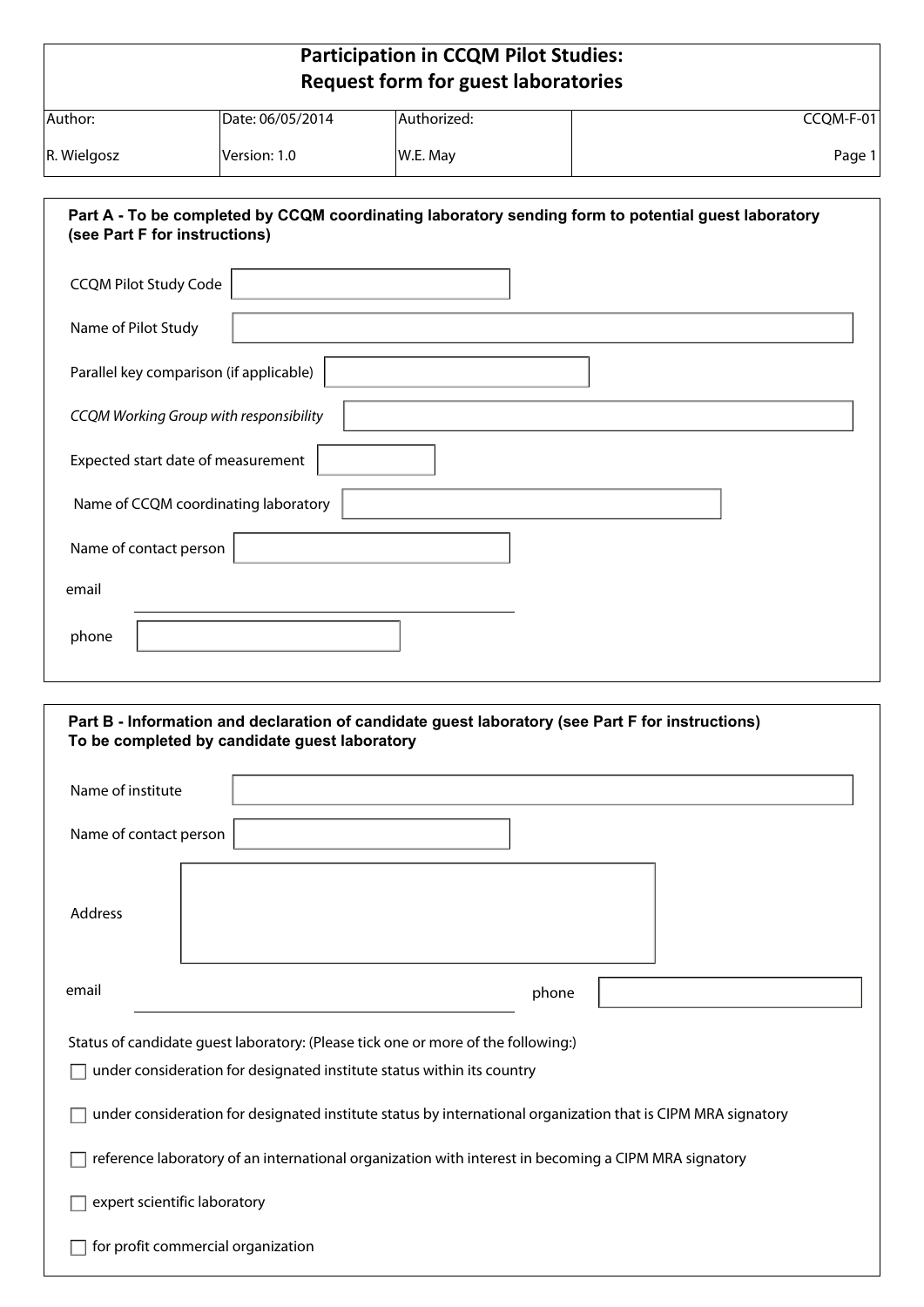| <b>Participation in CCQM Pilot Studies:</b> |  |
|---------------------------------------------|--|
| <b>Request form for guest laboratories</b>  |  |

| Author:     | Date: 06/05/2014 | Authorized: | CCQM-F-01 |
|-------------|------------------|-------------|-----------|
| R. Wielgosz | Version: 1.0     | W.E. May    | Page 2    |

| Please state your interest and the added value that your participation can bring to the pilot study |       |  |  |  |
|-----------------------------------------------------------------------------------------------------|-------|--|--|--|
|                                                                                                     |       |  |  |  |
|                                                                                                     |       |  |  |  |
|                                                                                                     |       |  |  |  |
|                                                                                                     |       |  |  |  |
|                                                                                                     |       |  |  |  |
|                                                                                                     |       |  |  |  |
|                                                                                                     |       |  |  |  |
|                                                                                                     |       |  |  |  |
|                                                                                                     |       |  |  |  |
| Declaration:                                                                                        |       |  |  |  |
| I hereby request participation in CCQM-P                                                            |       |  |  |  |
| and have read and agree to the terms and conditions of participation.                               |       |  |  |  |
|                                                                                                     |       |  |  |  |
| Name                                                                                                |       |  |  |  |
| Position                                                                                            |       |  |  |  |
|                                                                                                     |       |  |  |  |
|                                                                                                     |       |  |  |  |
| Address                                                                                             |       |  |  |  |
|                                                                                                     |       |  |  |  |
| email                                                                                               | phone |  |  |  |
| Signature                                                                                           | Date  |  |  |  |
|                                                                                                     |       |  |  |  |
|                                                                                                     |       |  |  |  |
|                                                                                                     |       |  |  |  |

| <b>Part C - Decision of CCQM President</b>        |     |      |    |
|---------------------------------------------------|-----|------|----|
| Approval of request to particpate in Pilot Study: | Yes |      | No |
| Signature                                         |     | Date |    |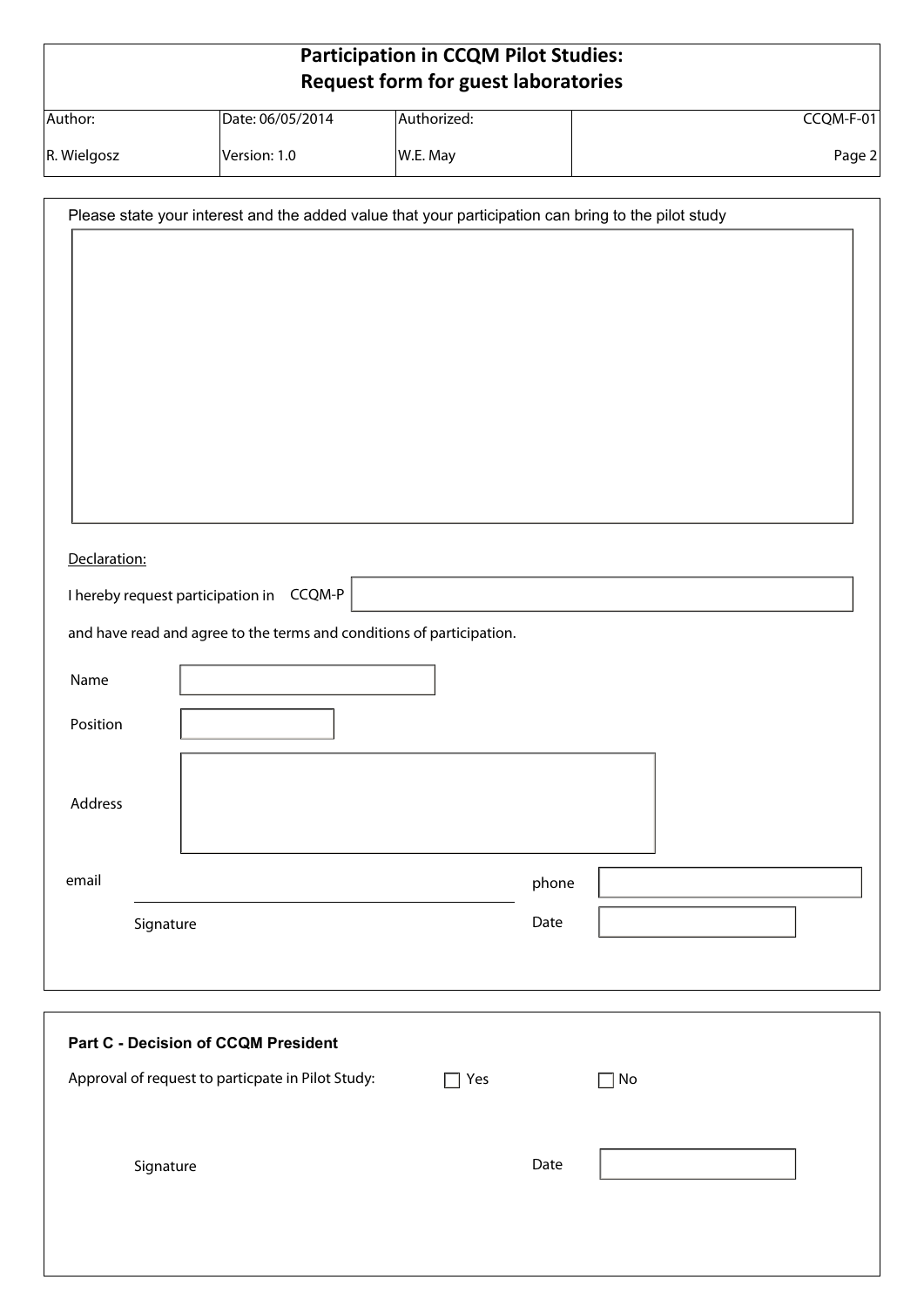|                                     |                                                                                                                           | <b>Participation in CCQM Pilot Studies:</b><br><b>Request form for guest laboratories</b> |       |                                                                                                              |
|-------------------------------------|---------------------------------------------------------------------------------------------------------------------------|-------------------------------------------------------------------------------------------|-------|--------------------------------------------------------------------------------------------------------------|
| Author:                             | Date: 06/05/2014                                                                                                          | Authorized:                                                                               |       | CCQM-F-01                                                                                                    |
| R. Wielgosz                         | Version: 1.0                                                                                                              | W.E. May                                                                                  |       | Page 3                                                                                                       |
|                                     | Part D - Review of guest laboratory participation request by CCQM WG<br>Contact details of person carrying out the review |                                                                                           |       |                                                                                                              |
| Name                                |                                                                                                                           |                                                                                           |       |                                                                                                              |
| Position                            |                                                                                                                           |                                                                                           |       |                                                                                                              |
| email                               |                                                                                                                           |                                                                                           | phone |                                                                                                              |
| <b>CCQM Pilot Study number</b>      |                                                                                                                           |                                                                                           |       |                                                                                                              |
| Description                         |                                                                                                                           |                                                                                           |       |                                                                                                              |
| Name of guest laboratory            |                                                                                                                           |                                                                                           |       |                                                                                                              |
|                                     | Confirmation of status of guest laboratory: (Please tick one or more of the following:)                                   |                                                                                           |       |                                                                                                              |
|                                     | under consideration for designated institute status within its country                                                    |                                                                                           |       |                                                                                                              |
|                                     |                                                                                                                           |                                                                                           |       | under consideration for designated institute status by international organization that is CIPM MRA signatory |
|                                     | reference laboratory of an international organization with interest in becoming a CIPM MRA signatory                      |                                                                                           |       |                                                                                                              |
| expert scientific laboratory        |                                                                                                                           |                                                                                           |       |                                                                                                              |
|                                     | for profit commercial organization                                                                                        |                                                                                           |       |                                                                                                              |
|                                     |                                                                                                                           |                                                                                           |       |                                                                                                              |
|                                     |                                                                                                                           | Reasons for supporting participation of guest laboratory in Pilot Study                   |       |                                                                                                              |
|                                     |                                                                                                                           |                                                                                           |       |                                                                                                              |
|                                     |                                                                                                                           |                                                                                           |       |                                                                                                              |
|                                     |                                                                                                                           |                                                                                           |       |                                                                                                              |
|                                     |                                                                                                                           |                                                                                           |       |                                                                                                              |
|                                     |                                                                                                                           |                                                                                           |       |                                                                                                              |
|                                     |                                                                                                                           |                                                                                           |       |                                                                                                              |
|                                     |                                                                                                                           |                                                                                           |       |                                                                                                              |
|                                     |                                                                                                                           |                                                                                           |       |                                                                                                              |
| Approve participation of laboratory |                                                                                                                           | Recommendation of CCQM WG Chair<br>Yes                                                    |       | ∣No                                                                                                          |
| Name                                |                                                                                                                           |                                                                                           |       |                                                                                                              |
|                                     |                                                                                                                           |                                                                                           |       |                                                                                                              |
| Signature                           |                                                                                                                           |                                                                                           | Date  |                                                                                                              |
|                                     |                                                                                                                           |                                                                                           |       |                                                                                                              |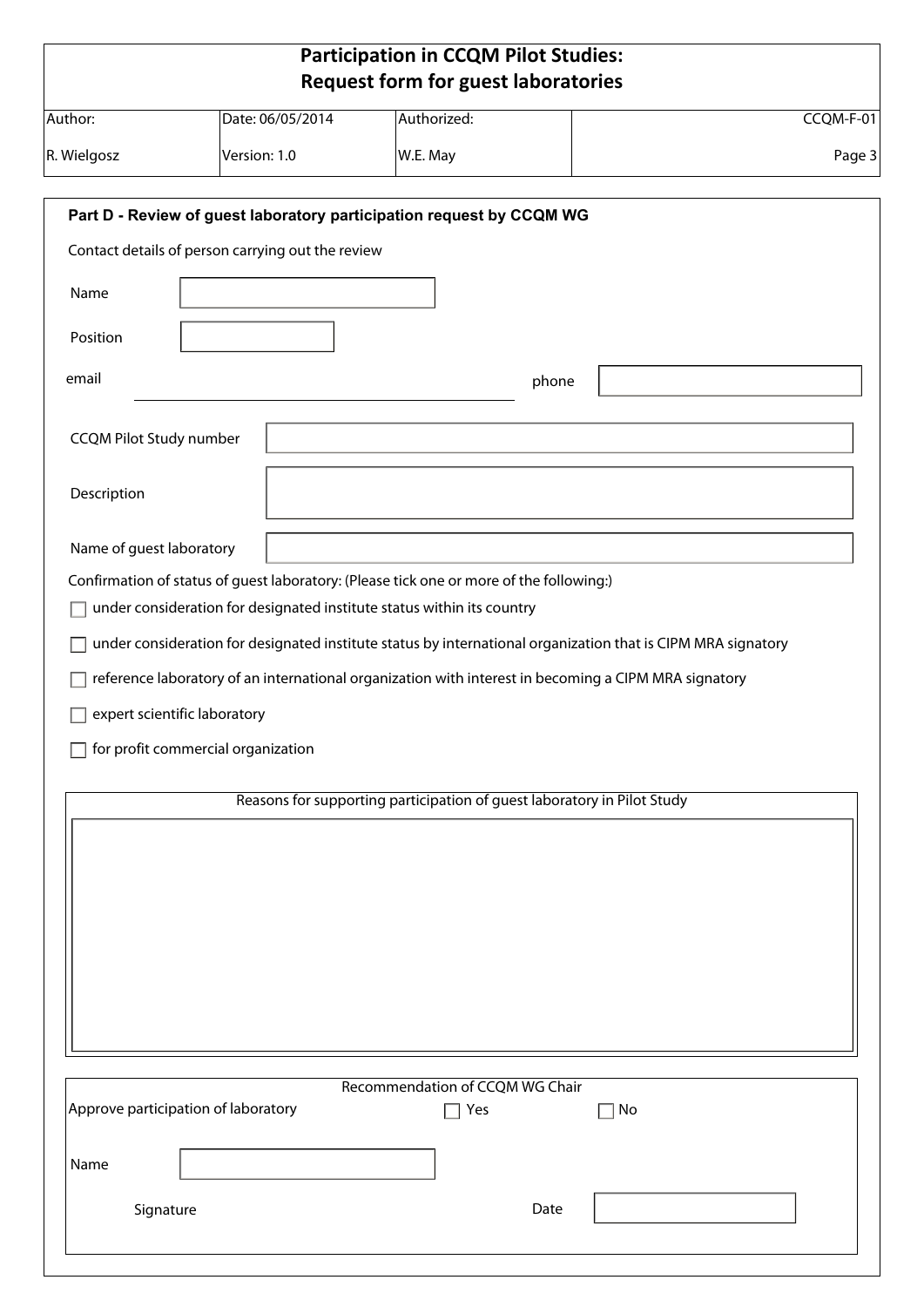# **Participation in CCQM Pilot Studies: Request form for guest laboratories**

| Author:     | Date: 06/05/2014 | Authorized: | $CCQM-F-01$ |
|-------------|------------------|-------------|-------------|
| R. Wielgosz | Version: 1.0     | W.E. May    | Page 4      |

### **Part E - Terms and Conditions for Guest Laboratories participating in Pilot Studies**

The CCQM via its working groups organizes key comparisons and pilot studies. Participation in Key Comparisons organized by the CCQM is only open to laboratories that meet the requirements of section 6.1 of the CIPM-MRA, and are listed in Appendix A of the CIPM-MRA [\(http://www.bipm.org/en/cipm-mra/participation/signatories.html](http://www.bipm.org/en/cipm-mra/participation/signatories.html)), and the BIPM.

In exceptional circumstances, the CCQM working groups may invite expert guest laboratories [`guest laboratory(ies)'] to participate in pilot studies. In some cases these may be run in parallel to a key comparison. In all cases, the participation of the guest laboratory is invited because it is deemed to be appropriate and is expected to add additional scientific insight into the exercise.

The guest laboratory must agree to the following terms and conditions prior to its participation in any CCQM pilot study.

#### **Terms and Conditions**

1. The decision to approve the participation of a guest laboratory in a CCQM pilot study rests with the CCQM President. Such consent shall be transmitted by the CCQM Executive Secretary. The decision of the CCQM President is final and not open to appeal.

2. The guest laboratory agrees to follow the instructions set out in the pilot study protocol agreed by the CCQM WG and sent to participating laboratories by the pilot study coordinator.

3. An expert(s) from guest laboratories may be invited by the CCQM WG Chairman to participate as a guest(s) in parts of a specified meeting of the relevant CCQM WG to discuss the outcomes of the pilot study.

4. Any costs incurred by the guest laboratory through participation in the pilot study and in meetings of the CCQM WG shall be met directly by the guest laboratory.

5. Results of a pilot study remain confidential to members of the CCQM and its WG, and will be posted on restricted access areas of the CCQM WG and CCQM webpages. The results and identity of the guest laboratory will be made known to the CCQM and its WG.

6. The WG may agree to make the results of the pilot study publicly available through a publication, with the prior agreement of all participants. The decision on whether to include the identity and results of guest laboratories in the publication rests with the WG Chairman. A guest laboratory maintains the right to not have its results included in the publication.

7. The CCQM retains the right to report the results of pilot studies, without identification of participants in its reports, publications and presentations.

8. The CCQM retains the right to identify in publicly available documentation and presentations the identity of guest laboratories participating in its pilot studies, without revealing the performance of the guest laboratories.

9. A guest laboratory shall not publish the results of a comparison in any form or refer to the performance in the pilot study without prior written consent from the CCQM President. Such consent shall be transmitted by the CCQM Executive Secretary. All information that the guest laboratory wishes to be made publicly available, referring to participation in the study or the results of the study, shall be submitted to the CCQM Executive Secretary for prior approval by the CCQM President. Participation in a pilot study shall not be used in any way to promote the commercial interests of the guest laboratory.